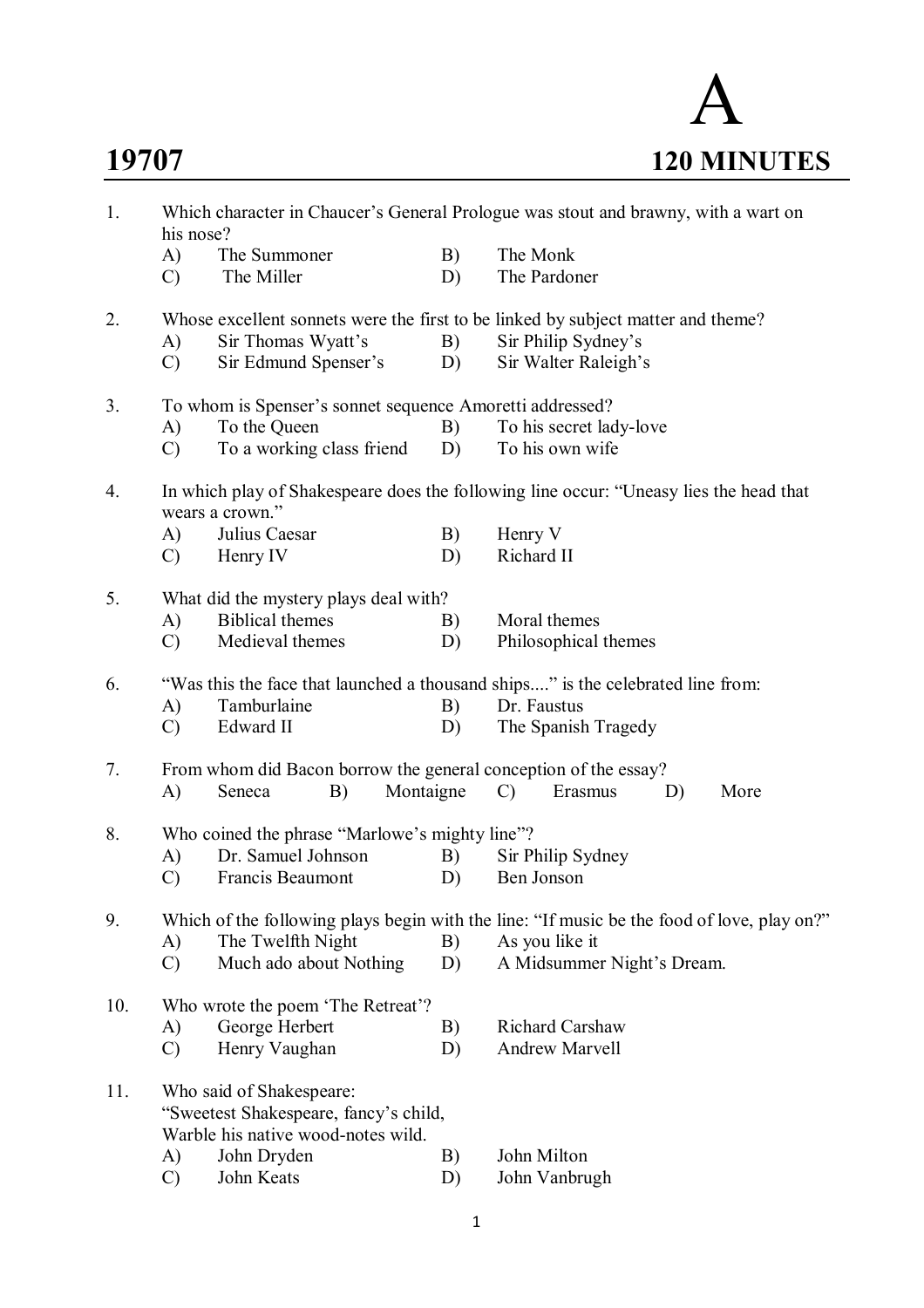| 12. | A)                              | Sir Thomas Browne wrote Religio Medici to defend doctors against the charge of<br>Witchcraft                                                                                                                       | B) | Magic |          | $\mathcal{C}$ )      | Astrology                                                    | D) | Atheism                                                                                          |
|-----|---------------------------------|--------------------------------------------------------------------------------------------------------------------------------------------------------------------------------------------------------------------|----|-------|----------|----------------------|--------------------------------------------------------------|----|--------------------------------------------------------------------------------------------------|
| 13. | A)<br>$\mathcal{C}$             | Milton's Areopagitica is a great impassioned treatise on ------.<br>The evils of monarchy<br>Freedom of the press                                                                                                  |    |       | B)<br>D) |                      | <b>Educational reforms</b><br>The defence of Oliver Cromwell |    |                                                                                                  |
| 14. | A)<br>$\mathcal{C}$             | Whose Diary provides a fascinating glimpse of London from 1660 to 1669?<br>Daniel Defoe<br>Amelia Lanier                                                                                                           |    |       | B)<br>D) |                      | Richard Lovelace<br><b>Samuel Pepys</b>                      |    |                                                                                                  |
| 15. | A)<br>$\mathcal{C}$             | Which allegorical work traced the life and journey of Christian from the City of<br>Destruction to Salvation?<br>Grace Abounding<br>The Twin Rivals                                                                |    |       | B)<br>D) |                      | <b>Profitable Meditations</b><br>The Pilgrim's Progress      |    |                                                                                                  |
| 16. | A)<br>$\mathcal{C}$             | The Dunciad<br>Elosia to Abelard                                                                                                                                                                                   |    |       | B)<br>D) |                      | The Rape of the Lock<br>Windsor Forest                       |    | Which mock-herioc epic was based on a family quarrel between the Petres and Fermors?             |
| 17. | A)<br>$\mathcal{C}$             | In which village did Thomas Gray live with his mother and aunts?<br><b>Stoke Poges</b><br>Hertfordshire                                                                                                            |    |       | B)<br>D) |                      | Kilkenny West<br>Aldeburgh                                   |    |                                                                                                  |
| 18. | A)<br>$\mathcal{C}$             | Which work of Wordsworth told the story of the growth of his own mind?<br>The Excursion<br>Peter Bell                                                                                                              |    |       | B)<br>D) | Laodamia             | The Prelude                                                  |    |                                                                                                  |
| 19. | A)<br>$\mathcal{C}$             | Which work of Byron made him an overnight sensation?<br>The Prisoner of Chillon<br>Childe Harold's Pilgrimage D)                                                                                                   |    |       | B)       | Don Juan             | The Dream                                                    |    |                                                                                                  |
| 20. | age."<br>A)                     | Shelley                                                                                                                                                                                                            | B) | Keats |          | $\mathcal{C}$        | Coleridge                                                    | D) | Who described Byron's mock-epic Don Juan as "something wholly new and relative to the<br>Southey |
| 21. | A)<br>$\mathcal{C}$             | Which play of Shelley predicts humanity's eventual freedom from tyranny?<br>Hellas<br>Prometheus Unbound                                                                                                           |    |       | B)<br>D) | The Cenci<br>Adonais |                                                              |    |                                                                                                  |
| 22. | A)<br>$\mathcal{C}$             | Which poem of Keats begins with the line: "A thing of beauty is a joy forever."<br>Endymion<br>To a Nightingale                                                                                                    |    |       | B)<br>D) |                      | To a Grecian Urn<br>The Eve of St Agnes                      |    |                                                                                                  |
| 23. | A)                              | In which year did William Wordsworth become the poet laureate?<br>1843                                                                                                                                             | B) | 1839  |          | $\mathcal{C}$        | 1848                                                         | D) | 1850                                                                                             |
| 24. | A)<br>B)<br>$\mathcal{C}$<br>D) | Through which work did Mary Wollstonecraft defend the French Revolution?<br>Thoughts on the Education of Daughters<br>A Vindication of the Rights of Man<br>A Vindication of the Rights of Women<br>Mary A Fiction |    |       |          |                      |                                                              |    |                                                                                                  |

2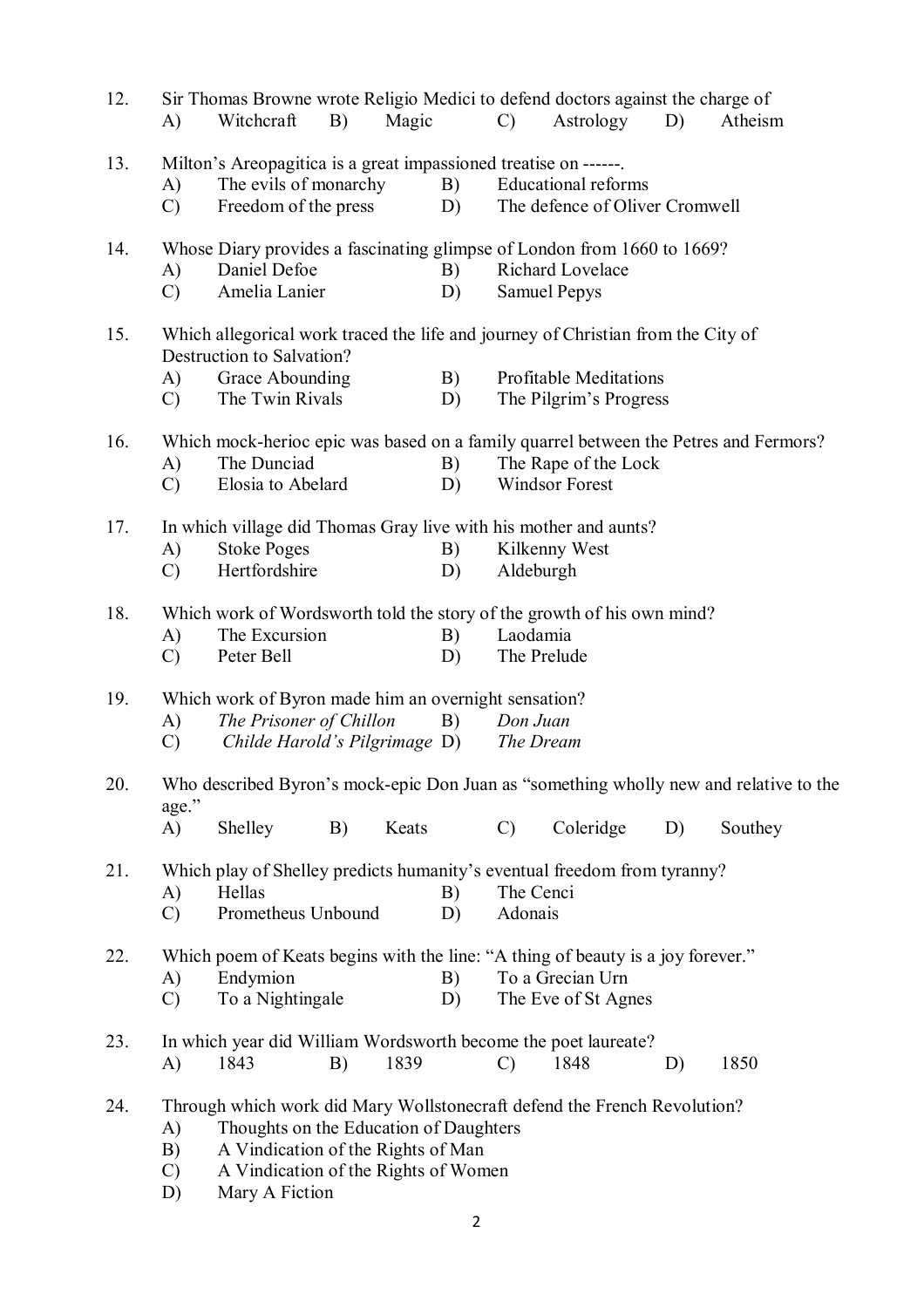| 25. | A)<br>$\mathcal{C}$ | 'The Lotos Eaters' presented a perfect picture of a life of:<br>Dreamful ease<br>Splendour                                      |    |           | B)<br>D) | Harmony<br>Fantasy |                                     |    |          |
|-----|---------------------|---------------------------------------------------------------------------------------------------------------------------------|----|-----------|----------|--------------------|-------------------------------------|----|----------|
| 26. | A)<br>$\mathcal{C}$ | Which quality of Keats impressed Tennyson the most?<br>Romanticism<br>Medievalism                                               |    |           | B)<br>D) | Imagery            | Sensuousness                        |    |          |
| 27. | A)                  | Which Victorian poet wrote 'God's in His Heaven and all's right with the world'?<br>Arnold                                      | B) | Tennyson  |          | $\mathcal{C}$      | <b>Browning</b>                     | D) | Ruskin   |
| 28. | $for---$ .          | In poems such as Fra Lippo Lippi and Andrea Del Sarto, Browning reflects his love                                               |    |           |          |                    |                                     |    |          |
|     | A)                  | Greece                                                                                                                          | B) | Italy     |          | $\mathcal{C}$      | France                              | D) | Spain    |
| 29. | A)                  | By which name does Lamb refer to his sister in his essays?<br>Mary                                                              | B) | Alice     |          | $\mathcal{C}$      | <b>Bridget</b>                      | D) | Dorothy  |
| 30. | $\bf{A}$            | Which English poet defined poetry as a criticism of life?<br>Shelley                                                            | B) | Arnold    |          | $\mathcal{C}$      | Tennyson                            | D) | Macaulay |
| 31. | A)<br>$\mathcal{C}$ | Which novel by Dickens is written against the background of the French Revolution?<br>A Tale of Two Cities<br>Nicholas Nickelby |    |           | B)<br>D) | Hard Times         | <b>Bleack House</b>                 |    |          |
| 32. | A)                  | Which poet wrote this celebrated line: "Knowledge comes, but wisdom lingers."<br><b>Browning</b>                                | B) | Tennyson  |          | $\mathcal{C}$      | Arnold                              | D) | Kipling  |
| 33. | $\bf{A}$            | Which is the best known poem of Edgar Allen Poe?<br>Israfel                                                                     | B) | The Raven |          | $\mathcal{C}$      | The Bells                           | D) | Eldorado |
| 34. | $\mathcal{C}$       | Whom does Arnold's elegy 'Thyrsis' commemorate?<br>A) Arthur Hugh Clough B) Arthur Hallam<br>Arthur Jeffreys                    |    |           | D)       | Arthur King        |                                     |    |          |
| 35. | A)<br>$\mathcal{C}$ | A Novel without a Hero is the sub-title of ------<br>Pamela<br>Vanity Fair                                                      |    |           | B)<br>D) | <b>Hard Times</b>  | Moll Flanders                       |    |          |
| 36. | A)                  | Which novelist expressed that "happiness was but the occasional episode in a general<br>drama of pain?"<br>Thomas Hardy         |    |           | B)       |                    | <b>Charles Dickens</b>              |    |          |
|     | $\mathcal{C}$       | Thackeray                                                                                                                       |    |           | D)       |                    | George Eliot                        |    |          |
| 37. |                     | The phrase, Waverly Novels is associated with -----                                                                             |    |           |          |                    |                                     |    |          |
|     | A)<br>$\mathcal{C}$ | Henry Fielding<br>Henry James                                                                                                   |    |           | B)<br>D) |                    | <b>Walter Scott</b><br>Thomas Hardy |    |          |
| 38. | A)<br>$\mathcal{C}$ | William Blake's later poetry is difficult to understand because it is -----.<br>Metaphysical<br>Menacing                        |    |           | B)<br>D) | Mystical<br>Mental |                                     |    |          |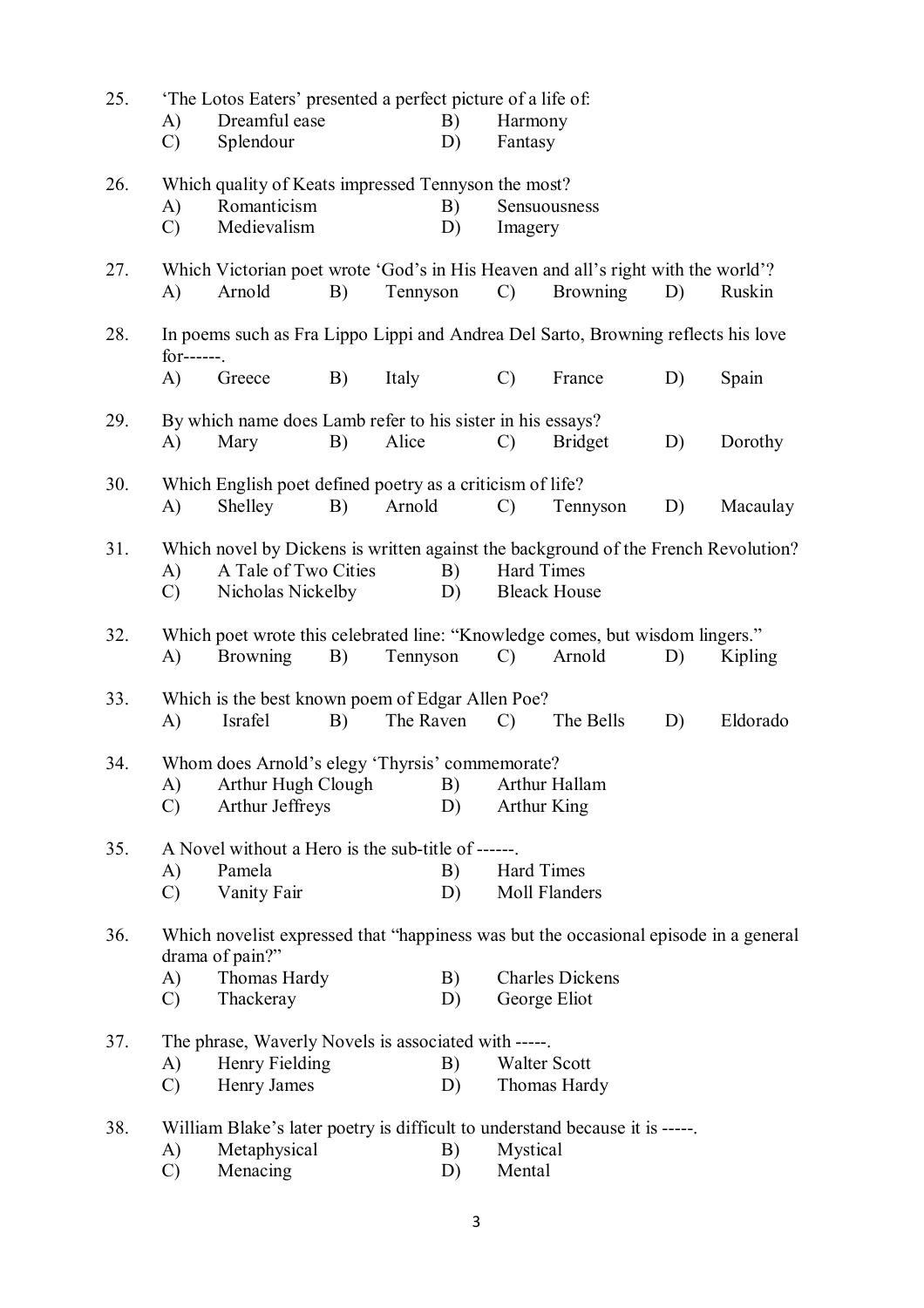| 39. |  |  | The famous line " where ignorant armies clash by night" is taken from a poem by |  |
|-----|--|--|---------------------------------------------------------------------------------|--|
|     |  |  |                                                                                 |  |

- A) Wilfred Owen B) Matthew Arnold
- C) W.H. Auden D) Siegfried Sassoon

# 40. Which play of Oscar Wilde has the sub-title, A Trivial Comedy for Serious people?

- A) Lady Windermere's Fan
- B) An Ideal Husband
- C) The importance of Being Earnest
- D) A Women of No Importance

#### 41. Rupert Brooke, Wilfred Owen and Siegfried Sassoon are together known as

- A) War Poets B) Patriotic poets
- C) Radical poets D) Flower poets

### 42. Who described himself, "my face looks like a wedding cake left out in the rain"?

- A) Dylan Thomas B) Ezra Pound
- C) W.H. Auden D) Thom Gunn

### 43. The phrase "Stream of Consciousness" was used by ----- in his Principles of Psychology (1890).

- A) Sigmund Freud B) William James
- C) C.G. Jung D) D.H. Lawrence

#### 44. To a great extend whose autobiography is Autumn Journal?

- A) Yann Martel B) Louis Macneice
- C) Andrew Motion D) Seamus Heaney

#### 45. Which play of Pinter was his first great success?

- A) The Love B) The Caretaker
- C) The Birthday Party D) The Home Coming

### 46. Who found biography a depressed industry and transformed it into a fine art?

- A) Bertrand Russell B) Lytton Strachey
- C) John Ruskin D) James Boswell

#### 47. Whose play teaches no lesson, has no moral, calls for no reform but depicts truth for its own sake?

| A)            | J.M. Synge | John Galsworthy |
|---------------|------------|-----------------|
| $\mathcal{C}$ | G.B. Shaw  | Arnold Wesker   |

48. Which poet used all kinds of symbols like, Rose, Falcon, Horn, Tower, Wind, Lion etc? A) Ezra Pound B) Arthur Symonds

- 
- C) W.B. Yeats D) Owen

### 49. Which black preacher, traveller and novelist wrote the story of a 17 year old Harlem boy, John Grimes?

- A) Toni Morrison B) James Baldwin
- C) Ralph Ellison D) Langston Hughes

## 50. What does the term episteme signify? A) Knowledge B) Archive C) Theology D) History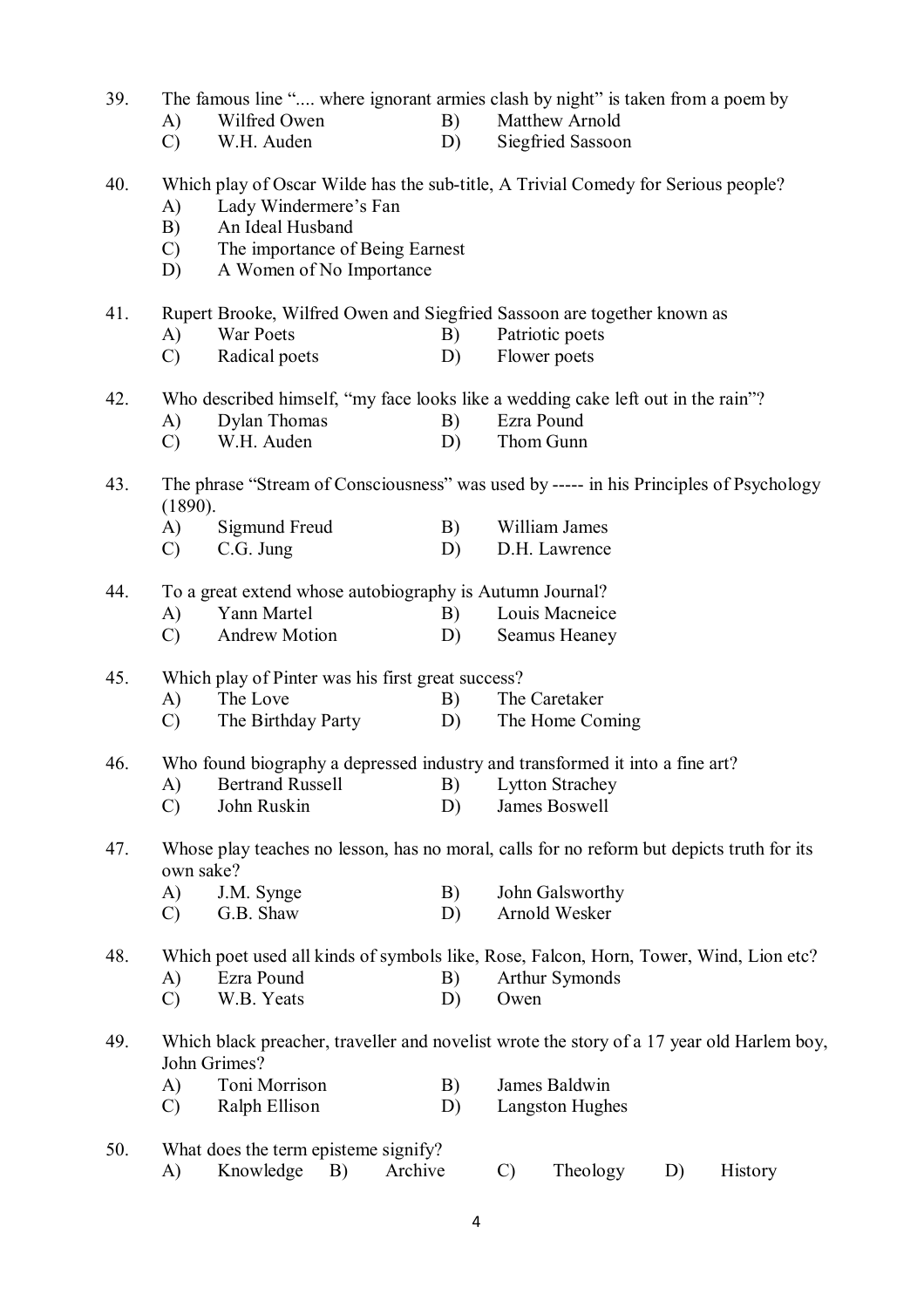| 51.<br>In Arstotle's Poetics we read that it is the imitation of an action that is complete and whole,<br>and of a certain magnitude having a beginning, middle and an end. What is it? |                                                            |                                                         |    |            |    |               |                                                                                        |    |                                                                                             |
|-----------------------------------------------------------------------------------------------------------------------------------------------------------------------------------------|------------------------------------------------------------|---------------------------------------------------------|----|------------|----|---------------|----------------------------------------------------------------------------------------|----|---------------------------------------------------------------------------------------------|
|                                                                                                                                                                                         | A)                                                         | Poetry                                                  | B) | Force      |    | $\mathcal{C}$ | Epic                                                                                   | D) | Tragedy                                                                                     |
| 52.                                                                                                                                                                                     |                                                            |                                                         |    |            |    |               | Who among the following writers asserted Common Wealth Literature does not exist?      |    |                                                                                             |
|                                                                                                                                                                                         | A)                                                         | Amitav Gosh                                             |    |            | B) |               | V.S. Naipaul                                                                           |    |                                                                                             |
|                                                                                                                                                                                         | $\mathcal{C}$                                              | A.K. Ramanujan                                          |    |            | D) |               | Salman Rushdie                                                                         |    |                                                                                             |
| 53.                                                                                                                                                                                     |                                                            | "There is nothing outside the text," is a statement by: |    |            |    |               |                                                                                        |    |                                                                                             |
|                                                                                                                                                                                         | A)                                                         | <b>Roland Barthes</b>                                   |    |            | B) |               | Jacques Derrida                                                                        |    |                                                                                             |
|                                                                                                                                                                                         | $\mathcal{C}$                                              | <b>Stanely Fish</b>                                     |    |            | D) |               | John Crow Ransom                                                                       |    |                                                                                             |
| 54.                                                                                                                                                                                     | ------                                                     |                                                         |    |            |    |               |                                                                                        |    | To refer to the unresolvable difficulties a text may open up, Derrida makes use of the term |
|                                                                                                                                                                                         | A)                                                         | Aporia                                                  | B) | Difference |    | $\mathcal{C}$ | Erasure                                                                                | D) | Supplement                                                                                  |
| 55.                                                                                                                                                                                     |                                                            | "Heteroglossia" refers to:                              |    |            |    |               |                                                                                        |    |                                                                                             |
|                                                                                                                                                                                         | Multiple variations of languages and ideas of a text<br>A) |                                                         |    |            |    |               |                                                                                        |    |                                                                                             |
|                                                                                                                                                                                         | B)                                                         | Juxtapositon of multiple voices in text                 |    |            |    |               |                                                                                        |    |                                                                                             |
|                                                                                                                                                                                         | The comments as the margins of a text<br>$\mathcal{C}$     |                                                         |    |            |    |               |                                                                                        |    |                                                                                             |
|                                                                                                                                                                                         | D)                                                         | The commentary relating to a text                       |    |            |    |               |                                                                                        |    |                                                                                             |
| 56.                                                                                                                                                                                     |                                                            |                                                         |    |            |    |               | Seamus Heaney was awarded the Nobel Prize for literature in the year.                  |    |                                                                                             |
|                                                                                                                                                                                         | A)                                                         | 1995                                                    | B) | 1996       |    | $\mathcal{C}$ | 1994                                                                                   | D) | 1998                                                                                        |
| 57.                                                                                                                                                                                     | underdog?                                                  |                                                         |    |            |    |               | Which Indian novelist and short-story writer is often known as the mouthpiece of the   |    |                                                                                             |
|                                                                                                                                                                                         | A)                                                         | Mulk Raj Anand                                          |    |            | B) |               | Bhabani Bhattacharya                                                                   |    |                                                                                             |
|                                                                                                                                                                                         | $\mathcal{C}$ )                                            | Nirad C. Chaudhuri                                      |    |            | D) | Anita Desai   |                                                                                        |    |                                                                                             |
| 58.                                                                                                                                                                                     |                                                            |                                                         |    |            |    |               |                                                                                        |    | Which Indian poet was inspired by Edmund Gosse to choose Indian themes and scenery?         |
|                                                                                                                                                                                         | A)                                                         | Chaman Nahal                                            |    |            | B) |               | Meira Chand                                                                            |    |                                                                                             |
|                                                                                                                                                                                         | $\mathcal{C}$                                              | Jayanta Mahapatra                                       |    |            | D) |               | Sarojini Naidu                                                                         |    |                                                                                             |
| 59.                                                                                                                                                                                     |                                                            |                                                         |    |            |    |               | The method of learning / teaching which is opposed to passively receiving information: |    |                                                                                             |
|                                                                                                                                                                                         | A)                                                         | The Direct Method                                       |    |            | B) |               | The Structural Method                                                                  |    |                                                                                             |
|                                                                                                                                                                                         | $\mathcal{C}$                                              | <b>Constructivist Method</b>                            |    |            | D) |               | <b>Bi-lingual Method</b>                                                               |    |                                                                                             |
| 60.                                                                                                                                                                                     |                                                            |                                                         |    |            |    |               | ------ is the name given to a variety of language distinguished according to its use.  |    |                                                                                             |
|                                                                                                                                                                                         | A)                                                         | Register                                                | B) | Dialect    |    | $\mathcal{C}$ | Inflexion                                                                              | D) | Word order                                                                                  |
| 61.                                                                                                                                                                                     |                                                            | The Emperor Jones is a play which can be labelled as    |    |            |    |               |                                                                                        |    |                                                                                             |
|                                                                                                                                                                                         | A)                                                         | Realistic                                               |    |            | B) |               | Expressionstic                                                                         |    |                                                                                             |
|                                                                                                                                                                                         | $\mathcal{C}$                                              | Symbolistic                                             |    |            | D) | Cubistic      |                                                                                        |    |                                                                                             |
| 62.                                                                                                                                                                                     |                                                            | Laura in the Glass Menagerie is                         |    |            |    |               |                                                                                        |    |                                                                                             |
|                                                                                                                                                                                         | A)                                                         | A healthy young woman                                   |    |            |    |               |                                                                                        |    |                                                                                             |
|                                                                                                                                                                                         | B)                                                         | A sick young woman                                      |    |            |    |               |                                                                                        |    |                                                                                             |
|                                                                                                                                                                                         | $\mathcal{C}$                                              | A crippled and hypersensitive young woman               |    |            |    |               |                                                                                        |    |                                                                                             |
|                                                                                                                                                                                         | D)                                                         | A psychopath                                            |    |            |    |               |                                                                                        |    |                                                                                             |
|                                                                                                                                                                                         |                                                            |                                                         |    |            |    |               |                                                                                        |    |                                                                                             |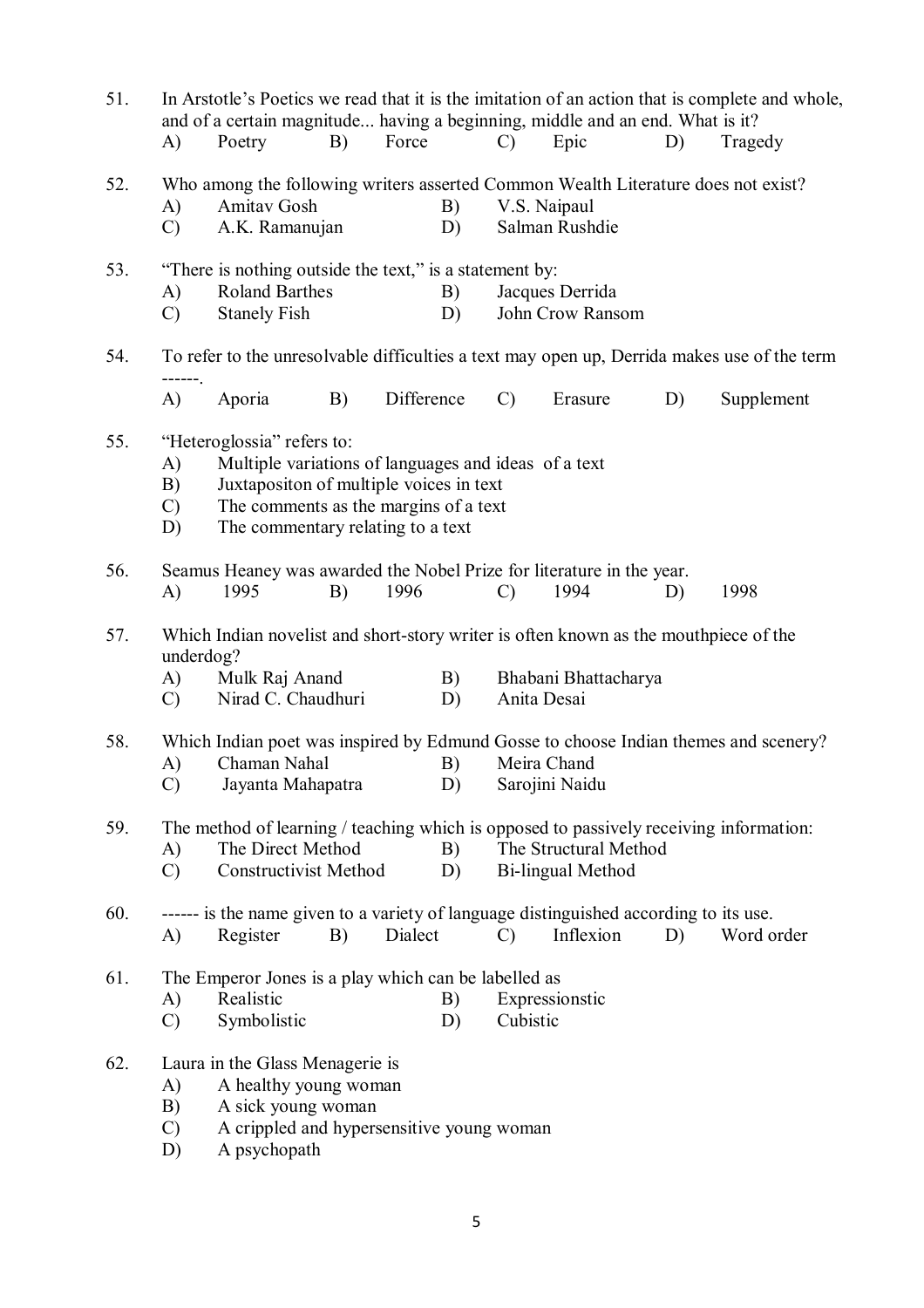- 63. Which of the following was replaced by Communicative Language Teaching?
	- A) Motivational Approach
	- B) Structural Approach
	- C) Natural Language Processing
	- D) Situational Approach
- 64. The direct French influence on the English language during the Middle English period was in the form of -----.
	- A) Loss of inflections B) Intake of French words into English
	- C) Addition of inflections D) Force of word combinations
- 65. Which of the following provided theoretical basis for Audio-Lingual Method of Language Teaching?
	- A) Transformative Generative Linguistics
	- B) Cognitive Psychology
	- C) Behaviourist Psychology and Bloomfieldian Structural Linguistics.
	- D) Systemic Functional Linguistic
- 66. Which book is often said to inaugurate the subject cultural studies?
	- A) Stuart Hall Introduction
	- B) Raymond Williams The Politics of Modernism
	- C) E.P. Thompson The poverty of Theory
	- D) Richard Hoggart The Uses of Literacy
- 67. Which cultural theorist is of the opinion that cultural studies is a tendency across disciplines?
	- A) Toby Miller B) Paul du Guy
	- C) Janice Radway D) Stuart Hall
- 68. Whose study states that Romances satisfy women's needs that are not met by Patriarchy, all the while paradoxically re-inforcing it.
	- A) Nancy Chordorow B) Janice Radway
	- C) Chandrima Chakraborty D) Marie Leger
- 69. Which of the following is not true in Dalit aesthetics as given by Sharan Kumar Limbale?
	- A) The agony, assertion, resistance and anger of the dalits should be expressed.
	- B) Dalits experience should take precedence over speculation
	- C) Sympathy for the dalits should be generated<br>D) Ungrammatical language and different expre
	- D) Ungrammatical language and different expressions should be used.
- 70. Match the following:

## **List I**<br>
lexi-Strauss 1) Of Grammatology a) Claude Levi-Strauss b) Jacques Derrida 2) The Archaeology of Knowledge c) Northop Frye 3) Structural Anthropology<br>d) Michel Foucault 4) Anatomy of Criticism 4) Anatomy of Criticism A) a-1, b-3, c-4, d-2 B) a-3, b-1, c-2, d-4 C) a-3, b-1, c-4, d-2 D) a-2, b-1, c-3, d-4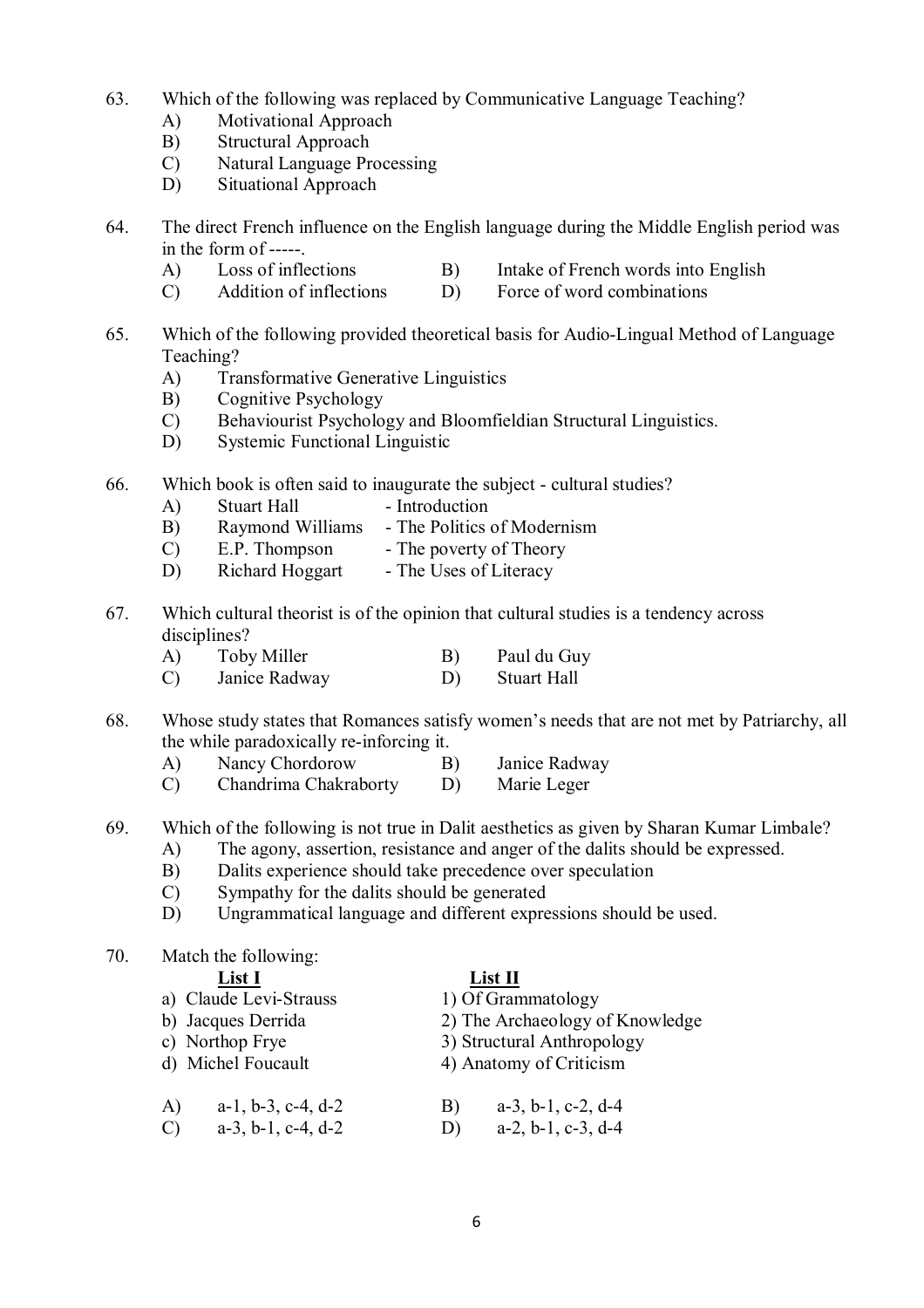| 71. | Match the following:<br>List I<br>a) Buchi Emecheta<br>b) Ama Ata Aidoo<br>c) Nadine Gordimer<br>d) Ngugi Wa Thiongo                                                                                                                                                     | List II<br>1. Burger's Daughter<br>2. Joy of Motherhood<br>3. Devil on the Cross<br>4. Our Sister Killjoy |
|-----|--------------------------------------------------------------------------------------------------------------------------------------------------------------------------------------------------------------------------------------------------------------------------|-----------------------------------------------------------------------------------------------------------|
|     | A)<br>$a-1$ , $b-2$ , $c-3$ , $d-4$<br>$a-3$ , $b-1$ , $c-4$ , $d-2$<br>$\mathcal{C}$<br>D)                                                                                                                                                                              | B)<br>$a-2$ , $b-4$ , $c-1$ , $d-3$<br>$a-4, b-3, c-2, d-1$                                               |
| 72. | Derrida's American disciples were<br>Geoffrey Hartman, Paul de Man, J Hillis Miller<br>A)<br>Gertrude Stein, Barbara Johnson, Michael Ryan<br>B)<br>Barbara Johnson, Michael Ryan, Mary Ellman<br>$\mathcal{C}$<br>D)<br>Jean Baudrillard, Gilles Deleuze, Felix Guttari |                                                                                                           |
| 73. | 'Aphoristic' is a term associated with the Essays of:<br>Roger Ascham<br>B)<br>A)<br>$\mathcal{C}$<br>Francis Bacon<br>D)                                                                                                                                                | Roger Bacon<br>Charles Lamb                                                                               |
| 74. | "For God's sake hold your tongue, and let me love" is a line from<br>"Death, Be Not Proud"<br>A)<br>B)<br>"To His Coy Mistress"<br>$\mathcal{C}$<br>D)                                                                                                                   | "The Canonization"<br>"A Valediction Forbidding Mourning"                                                 |
| 75. | This person is not a character in Sterne's Tristram Shandy:<br>Susannah<br>B)<br>Doctor Slop<br>A)                                                                                                                                                                       | Trim<br>D)<br>Verges<br>$\mathcal{C}$                                                                     |
| 76. | The doctrine of 'Art for Art's Sake' was advocated by:<br><b>Walter Scott</b><br>B)<br>A)<br>Walter Raleigh<br>$\mathcal{C}$<br>D)                                                                                                                                       | <b>Walter Pater</b><br>Walter de la Mare                                                                  |
| 77. | "Eminent Victorians" is a work by:<br>A)<br>James Tait<br>B)<br>$\mathcal{C}$<br>John Maynard Keynes<br>D)                                                                                                                                                               | <b>Bertrand Russell</b><br><b>Lytton Strachey</b>                                                         |
| 78. | The title 'Arms and the Man" is borrowed from:<br>Virgil<br>A)<br>Homer<br>B)                                                                                                                                                                                            | Chaucer<br>$\mathcal{C}$<br>D)<br>Shakespeare                                                             |
| 79. | 'Sprung rhythm' was an innovation from:<br><b>Gerard Hopkins</b><br>B)<br>A)<br>Dylan Thomas<br>$\mathcal{C}$<br>D)                                                                                                                                                      | Philip Sidney<br>R.S. Thomas                                                                              |
| 80. | "I am the enemy you killed, my friend". This is a line from:<br><b>Strange Meeting</b><br>A)<br>B)<br>$\mathcal{C}$<br><b>Trench Duty</b><br>D)                                                                                                                          | Insensibility<br><b>Dreamers</b>                                                                          |
| 81. | 'Doublespeak' and 'thoughtcrime' are concepts found in the work:<br><b>Brave New World</b><br>B)<br>A)<br>$\mathcal{C}$<br>Nineteen Eighty-Four<br>D)                                                                                                                    | Fahrenheit 451<br>Homage to Catalonia                                                                     |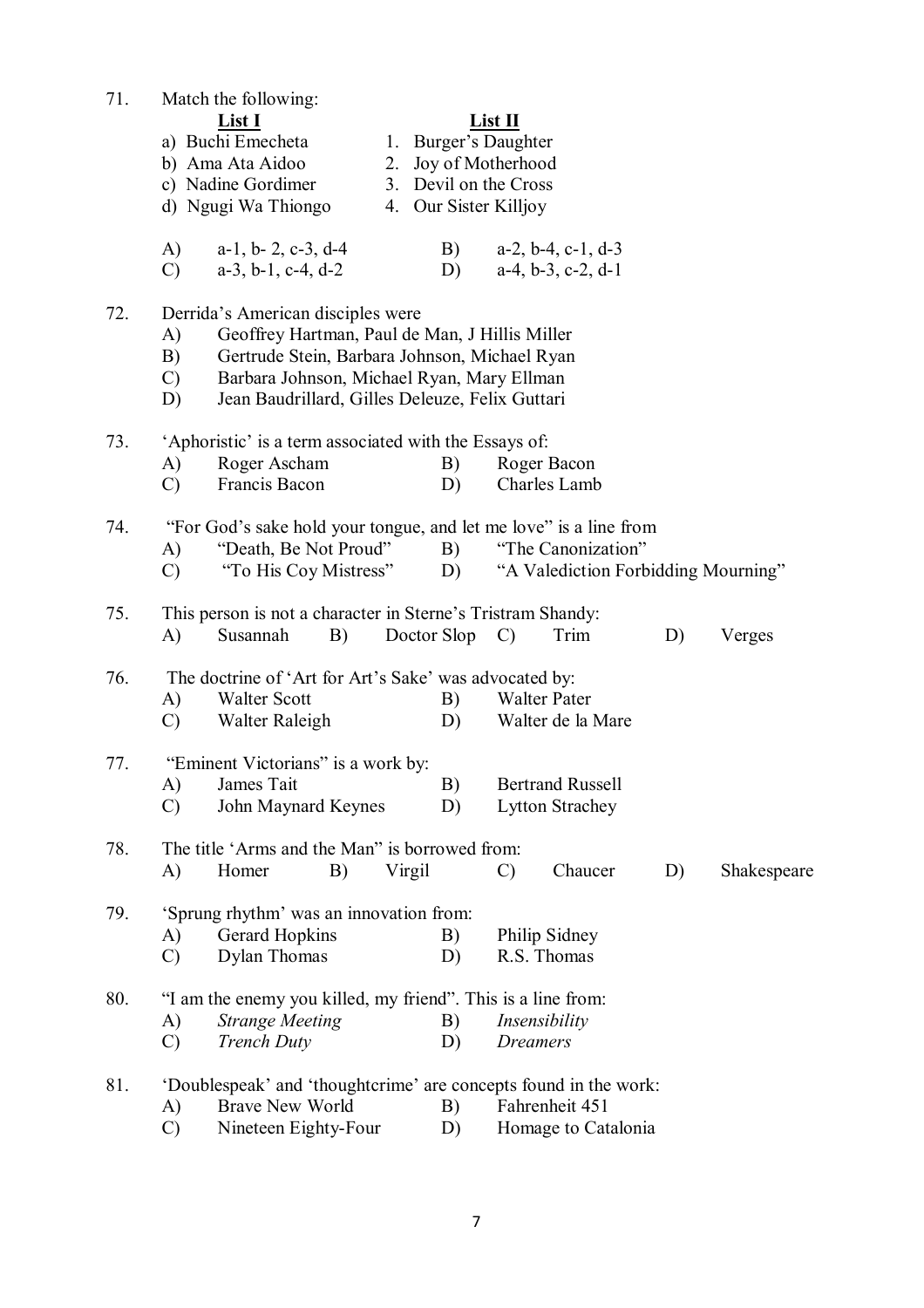| 82. | A)                              | In "A Doll's House", Nora's husband is:<br>Torvald                                                                                                                                                   | B)         | <b>Nils</b> | $\mathcal{C}$ | Krogstad                                   | D) | Rank                                                                                           |
|-----|---------------------------------|------------------------------------------------------------------------------------------------------------------------------------------------------------------------------------------------------|------------|-------------|---------------|--------------------------------------------|----|------------------------------------------------------------------------------------------------|
| 83. | A)                              | Kazuo Ishiguro writes novels in:<br>Spanish                                                                                                                                                          | B)         | Japanese    | $\mathcal{C}$ | English                                    | D) | Korean                                                                                         |
| 84. | A)<br>$\mathcal{C}$             | sing remains unsung." These lines are by:<br>Sri Aurobindo<br><b>Toru Dutt</b>                                                                                                                       |            | B)<br>D)    |               | Rabindranath Tagore<br>Sarojini Naidu      |    | "I have spent many days stringing and unstringing my instrument/while the song I came to       |
| 85. | A)<br>$\mathcal{C}$             | The first poet to win the Sahitya Akademi award for English poetry was:<br>Nissim Ezekiel<br>A.K. Ramanujam                                                                                          |            | B)<br>D)    |               | Dom Moraes<br>Jayanta Mahapatra            |    |                                                                                                |
| 86. | A)<br>$\mathcal{C}$             | Girish Karnad wrote plays in:<br>English and Hindi<br>English and Malayalam                                                                                                                          |            | B)<br>D)    |               | English and Marathi<br>English and Kannada |    |                                                                                                |
| 87. | A)<br>B)<br>$\mathcal{C}$<br>D) | I.P.A. stands for:<br><b>International Phonetic Association</b><br><b>International Phonetic Alphabet</b><br><b>International Phonological Association</b><br><b>International Phonemic Alphabet</b> |            |             |               |                                            |    |                                                                                                |
| 88. | A)<br>$\mathcal{C}$             | The term which refers to the influence of one sound segment upon the articulation of<br>another, so that the two sounds become more alike, or even identical is:<br>Anticipation<br>Amelioration     |            | B)<br>D)    | Aspiration    | Assimilation                               |    |                                                                                                |
| 89. | $\bf{A}$                        | communities can be called:<br>Pidgin                                                                                                                                                                 | <b>B</b> ) |             |               | Register C) Cant                           | D) | Languages formed by attempts at communication by two mutually unintelligible speech<br>Dialect |
| 90. | A)<br>$\mathcal{C}$             | The notion of 'World Englishes' was propounded by:<br>George Bernard Shaw<br>Noam Chomsky                                                                                                            |            | B)<br>D)    |               | Braj B. Kachru<br>Dwight D. Eisenhower     |    |                                                                                                |
| 91. | India:<br>$\mathbf{A}$          | The official languages of the country are listed in this 'Schedule' to the Constitution of<br>First                                                                                                  | B)         | Fourth      | $\mathcal{C}$ | Sixth                                      | D) | Eighth                                                                                         |
| 92. | A)<br>B)<br>$\mathcal{C}$<br>D) | CALL refers to:<br><b>Computer Assisted Language Learning</b><br><b>Cyber Assisted Language Learning</b><br>Close Assisted Language Learning<br><b>Classroom Agnostic Language Learning</b>          |            |             |               |                                            |    |                                                                                                |
| 93. | A)                              | The purgation of pity and terror through art is known as:<br>Hamartia                                                                                                                                | B)         | Catharsis   | $\mathcal{C}$ | Mimesis                                    | D) | Anagnorisis                                                                                    |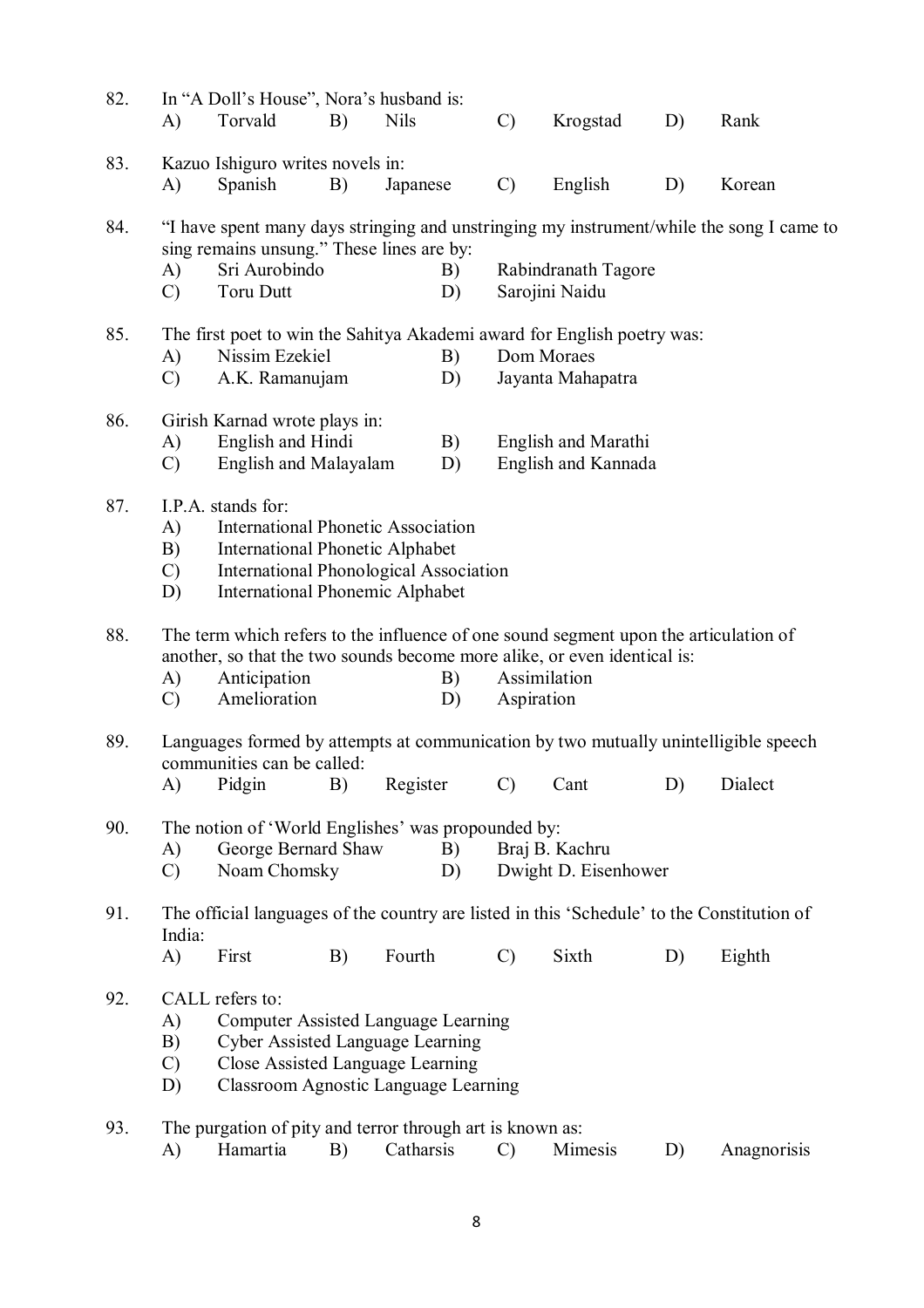- 94. Antonio Gramsci's ideas on ---------- can be found in the work---------.
	- A) Marxist theory, Prison Notebooks
	- B) Insanity, Madness and Civilization
	- C) Morality, Genealogy of Morals
	- D) Literary theory, "The Death of the Author"
- 95. The Raw and the Cooked is a work by:
	- A) Susan Sontag B) James Frazer<br>
	C) Franz Boas D) Claude Levi-S
	- C) Franz Boas D) Claude Levi-Strauss

96. In the work--------, Elaine Showalter traces the history of women's literature in Europe in three phases, which are ------,  $-$ ------, and  $-$ -------

- A) Feminist Manifesto, female, feminist, femme fatale
- B) Gynocritique, feminine, feminist, femme de guerre
- C) Feminist Poetics, feminine, feminist, female
- D) Towards a Feminist Poetics, feminine, feminist, female
- 97. Eurocentric prejudices against Asian and Arab-Islamic people and culture are examined by ------, in ------.
	- A) Edward Said, Orientalism
	- B) Ivan Illich, Deschooling Society
	- C) Anuradha Roy, The Folded Earth
	- D) Frantz Fanon, Black SkinWhite Masks
- 98. Erich Fromm presents a re-interpretation of the story of:
	- A) Adam and Eve B) The Judgement of Paris
	- C) The Hare and the Tortoise D) Noah's Ark
- 99. The vakroti siddhantha was postulated by:
	- A) Bharata B) Kuntaka C) Anandavardana D) Abhinavagupta
- 100. Match the names of writers and the names of groups/movements associated with them:

|     |                | Writers                                    |    | <b>Groups/Movements</b>       |
|-----|----------------|--------------------------------------------|----|-------------------------------|
|     | a.             | Cecil Day-Lewis                            | 1. | <b>Imagist Poets</b>          |
|     | b.             | Hilda Doolittle                            | 2. | <b>Symbolist Poets</b>        |
|     | $\mathbf{c}$ . | Stephen Mallarme                           | 3. | <b>Confessional Poets</b>     |
|     | d.             | Robert Lowell                              | 4. | <b>Pylon Poets</b>            |
|     | A)             | $a-4, b-3, c-1, d-2$                       | B) | $a-3$ , $b-1$ , $c-4$ , $d-2$ |
|     | $\mathcal{C}$  | $a-1$ , $b-3$ , $c-2$ , $d-4$              | D) | $a-4, b-1, c-2, d-3$          |
| 101 |                | 'Neoclassic' writers shared the values of: |    |                               |
|     | A)             | Radical innovation                         | B) | Traditionalism                |
|     | C)             | Individualism                              | D) | Rebellion                     |
|     |                |                                            |    |                               |

102. The Battle of the Books takes place in the: A) King James Library B) St James' Library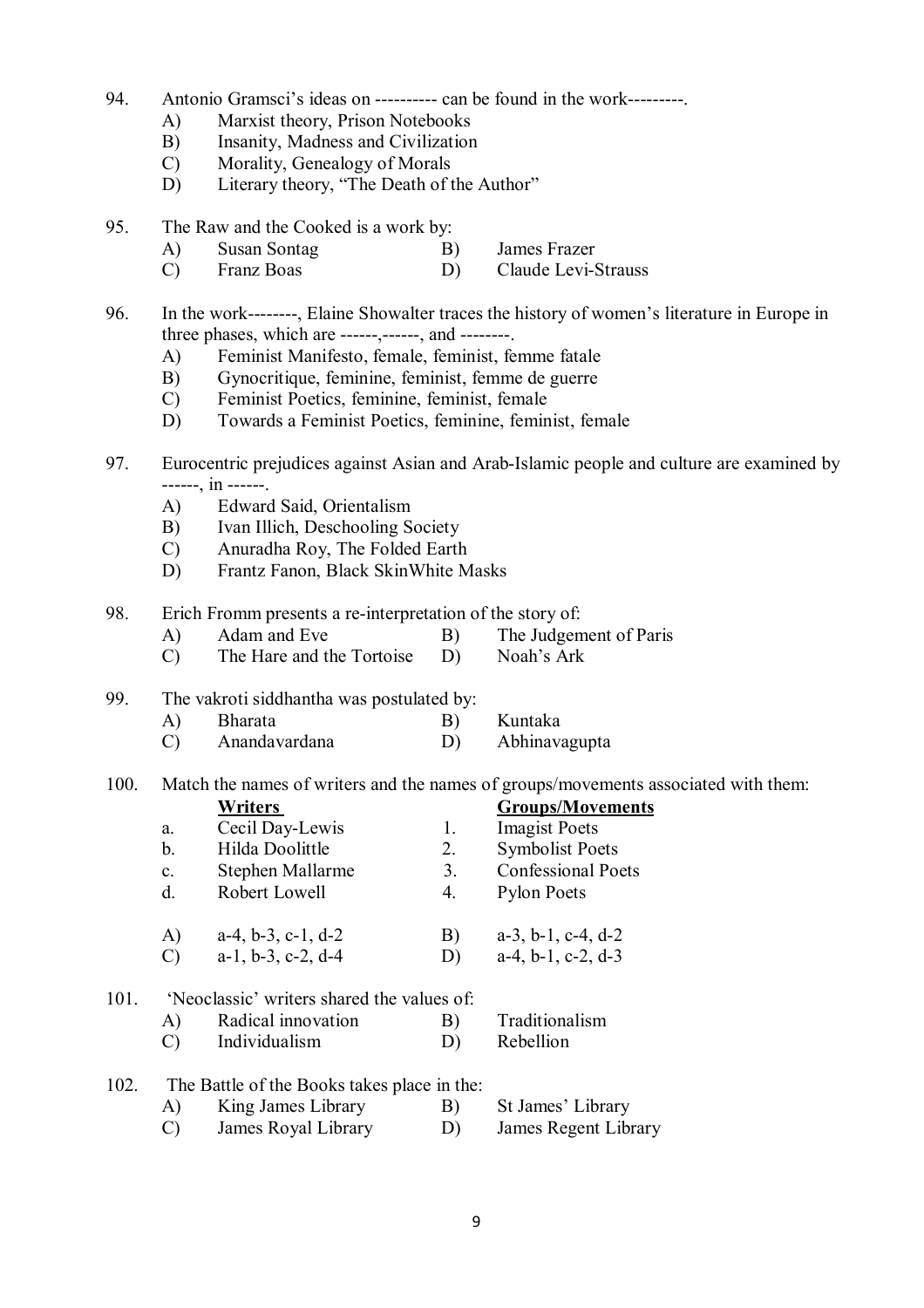| 103. | A)                              | The "Preface to the Lyrical Ballads" was first published in:<br>1798                                                                                                  | B) | 1800             |          | $\mathcal{C}$ | 1801                                | D) | 1802      |
|------|---------------------------------|-----------------------------------------------------------------------------------------------------------------------------------------------------------------------|----|------------------|----------|---------------|-------------------------------------|----|-----------|
| 104. | A)                              | Confessions of an English Opium Eater is a work by:<br>Rousseau                                                                                                       | B) | De Quincey $C$ ) |          |               | Coleridge                           | D) | Pope      |
| 105. | A)                              | Rudyard Kipling was born in:<br>Birmingham B)                                                                                                                         |    | <b>Belfast</b>   |          | $\mathcal{C}$ | Bordeaux                            | D) | Bombay    |
| 106. | A)<br>$\mathcal{C}$             | Maud Gonne married:<br>John MacBride<br>James Connolly                                                                                                                |    |                  | B)<br>D) |               | Thomas MacDonagh<br>Padraig Pearse  |    |           |
| 107. | A)<br>$\mathcal{C}$             | Identify the one who is not a "Movement" writer:<br>Philip Larkin<br>Ted Hughes                                                                                       |    |                  | B)<br>D) |               | Thom Gunn<br><b>Robert Conquest</b> |    |           |
| 108. | A)                              | "Trust thyself: every heart vibrates to that iron string." This is a quote from:<br>Rousseau                                                                          | B) | Thoreau          |          | $\mathcal{C}$ | Emerson                             | D) | Dickinson |
| 109. | A)<br>$\mathcal{C}$             | The poem at the Inauguration of John F. Kennedy as President of the US was read by:<br>Arthur Miller<br>Robert Frost                                                  |    |                  | B)<br>D) |               | Henry Miller<br>Robert Penn Warren  |    |           |
| 110. | A)<br>$\mathcal{C}$             | Hukum Chand, Iqbal Singh and Juggut Singh are characters in a work by:<br>Raja Rao<br>R.K. Narayan                                                                    |    |                  | B)<br>D) |               | Mulk Raj Anand<br>Khushwant Singh   |    |           |
| 111. | A)<br>$\mathcal{C}$             | Azaro, the spirit child, is a character created by:<br>Ben Okri<br>John Pepper Clark                                                                                  |    |                  | B)<br>D) |               | Ngugi Wa Thiongo<br>Athol Fugard    |    |           |
| 112. | A)<br>$\mathcal{C}$             | "The Wretched of the Earth" is an influential work by:<br>Paulo Freire<br>Frantz Fanon                                                                                |    |                  | B)<br>D) | Ivan Illich   | Franz Kafka                         |    |           |
| 113. | A)<br>$\mathcal{C}$             | "Lajja" is a work by:<br>Yasmine Gooneratne<br>Edwin Thumboo                                                                                                          |    |                  | B)<br>D) |               | Taslima Nasrin<br>Romesh Gunesekera |    |           |
| 114. | A)                              | The branch of linguistes that is concerned with meaning is known as:<br>Semiotics                                                                                     | B) | Semiology        |          | $\mathcal{C}$ | Semantics                           | D) | Symbology |
| 115. | A)<br>B)<br>$\mathcal{C}$<br>D) | The distinction between 'fancy' and 'imagination' is discussed in:<br>Preface to the Lyrical Ballads<br>Biographia Literaria<br>De Profundis<br>Preface to the Fables |    |                  |          |               |                                     |    |           |